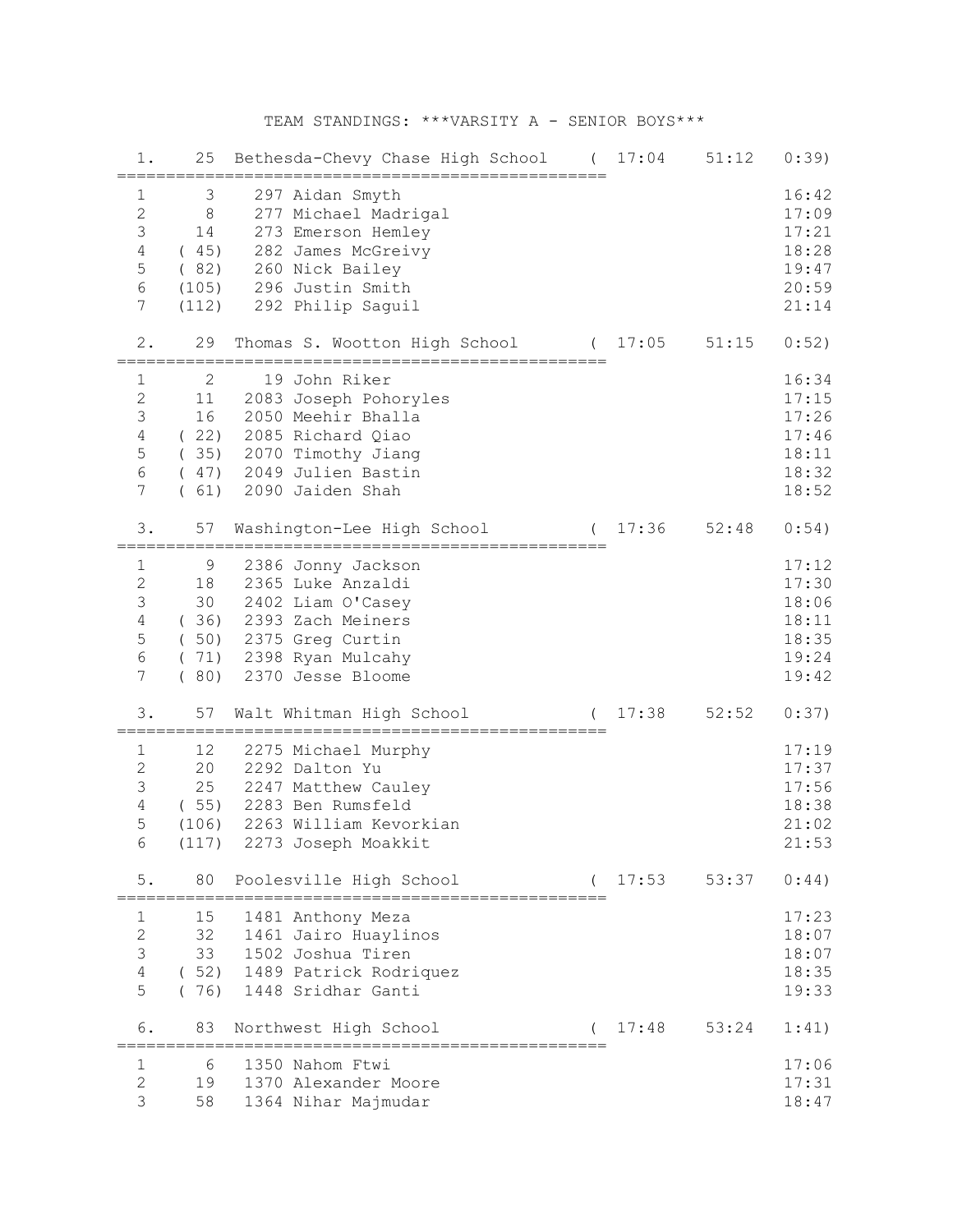| $\overline{4}$<br>5 | (86) | 1365 Endalkachew Makonnen<br>(118) 1369 Peter Mensah           |           |         |                 | 19:58<br>21:55 |
|---------------------|------|----------------------------------------------------------------|-----------|---------|-----------------|----------------|
| 6                   |      | (139) 1380 Sharwin Vyapuri                                     |           |         |                 | 25:18          |
|                     |      |                                                                |           |         |                 |                |
| 7.                  | 90   | St. John's College High School (17:57 53:51<br>--------------- | ========= |         |                 | 1:29)          |
| $\mathbf{1}$        | 5    | 5 Liam De Beaufort                                             |           |         |                 | 17:04          |
| $\mathbf{2}$        | 37   | 1799 Michael Penafiel                                          |           |         |                 | 18:14          |
| $\mathfrak{Z}$      | 48   | 1758 Daniel Beck                                               |           |         |                 | 18:33          |
| $\overline{4}$      |      | (53) 1812 Reese Smith                                          |           |         |                 | 18:37          |
| 5                   |      | (57) 1782 William Heinle                                       |           |         |                 | 18:45          |
| 8.                  | 108  | St. Albans School                                              | $\left($  | 18:08   | 54:22           | 1:26)          |
| $\mathbf{1}$        | 17   | 1736 Jack Tongour                                              |           |         |                 | 17:28          |
| $\sqrt{2}$          | 29   | 17 Jonathan Merril                                             |           |         |                 | 18:00          |
| $\mathcal{S}$       | 62   | 1710 Jack Kelly                                                |           |         |                 | 18:54          |
| $\sqrt{4}$          | (66) | 1726 Simon Palmore                                             |           |         |                 | 19:05          |
| 5                   |      | (74) 1718 Carl Mauro                                           |           |         |                 | 19:27          |
| $\epsilon$          |      | (114) 1709 Lawson Karppi                                       |           |         |                 | 21:33          |
| 7                   |      | (127) 1708 Mac Johnson                                         |           |         |                 | 22:56          |
| 9.                  | 118  | South County High School                                       |           | (18:17) | 54:49           | 0:36)          |
| $\mathbf{1}$        | 28   | 1669 Nicholas Onorato                                          |           |         |                 | 17:59          |
| $\overline{2}$      | 39   | 1655 Joshua Dittus                                             |           |         |                 | 18:15          |
| $\mathcal{S}$       | 51   | 1679 Wyat Tharrington                                          |           |         |                 | 18:35          |
| $\overline{4}$      |      | (110) 1673 Will Pyle                                           |           |         |                 | 21:08          |
| 5                   |      | (111) 1665 Zachary Martin                                      |           |         |                 | 21:09          |
| 10.                 | 128  | Winston Churchill High School (18:23                           |           |         | 55:08           | 0:19)          |
| 1                   | 38   | 2462 Omar Aly                                                  |           |         |                 | 18:15          |
| $\overline{2}$      | 41   | 2572 Simon Wang                                                |           |         |                 | 18:19          |
| $\mathcal{S}$       | 49   | 2480 William M. Chan                                           |           |         |                 | 18:34          |
| $\overline{4}$      |      | ( 56) 2524 Ethan Li                                            |           |         |                 | 18:44          |
| 5                   |      | (67) 2543 Cole Nelson                                          |           |         |                 | 19:07          |
| $\sqrt{6}$          | (68) | 2478 William Carter                                            |           |         |                 | 19:12          |
| 7                   | (75) | 2583 Michael Zhang                                             |           |         |                 | 19:29          |
| 11.                 | 131  | Thomas Edison                                                  |           |         | $18:27$ $55:21$ | 0:52)          |
| 1                   | 26   | 2012 Patrick Brown                                             |           |         |                 | 17:59          |
| $\mathbf{2}$        | 46   | 2016 Mitch Davenport                                           |           |         |                 | 18:31          |
| 3                   | 59   | 2035 Tj Polovchik                                              |           |         |                 | 18:51          |
| $\sqrt{4}$          | (60) | 2033 Kyle Pinkney                                              |           |         |                 | 18:51          |
| 5                   | (99) | 2044 Spencer Weinstein                                         |           |         |                 | 20:28          |
| 12.                 | 134  | Bishop O'connell<br>===================                        |           | 18:12   | 54:36           | 3:26)          |
| 1                   | 1    | 328 Max Greczyn                                                |           |         |                 | 16:16          |
| $\overline{c}$      | 54   | 312 Will Becht                                                 |           |         |                 | 18:38          |
| 3                   | 79   | 315 Glenn Broderick                                            |           |         |                 | 19:42          |
| $\overline{4}$      | (84) | 352 David Turonis                                              |           |         |                 | 19:57          |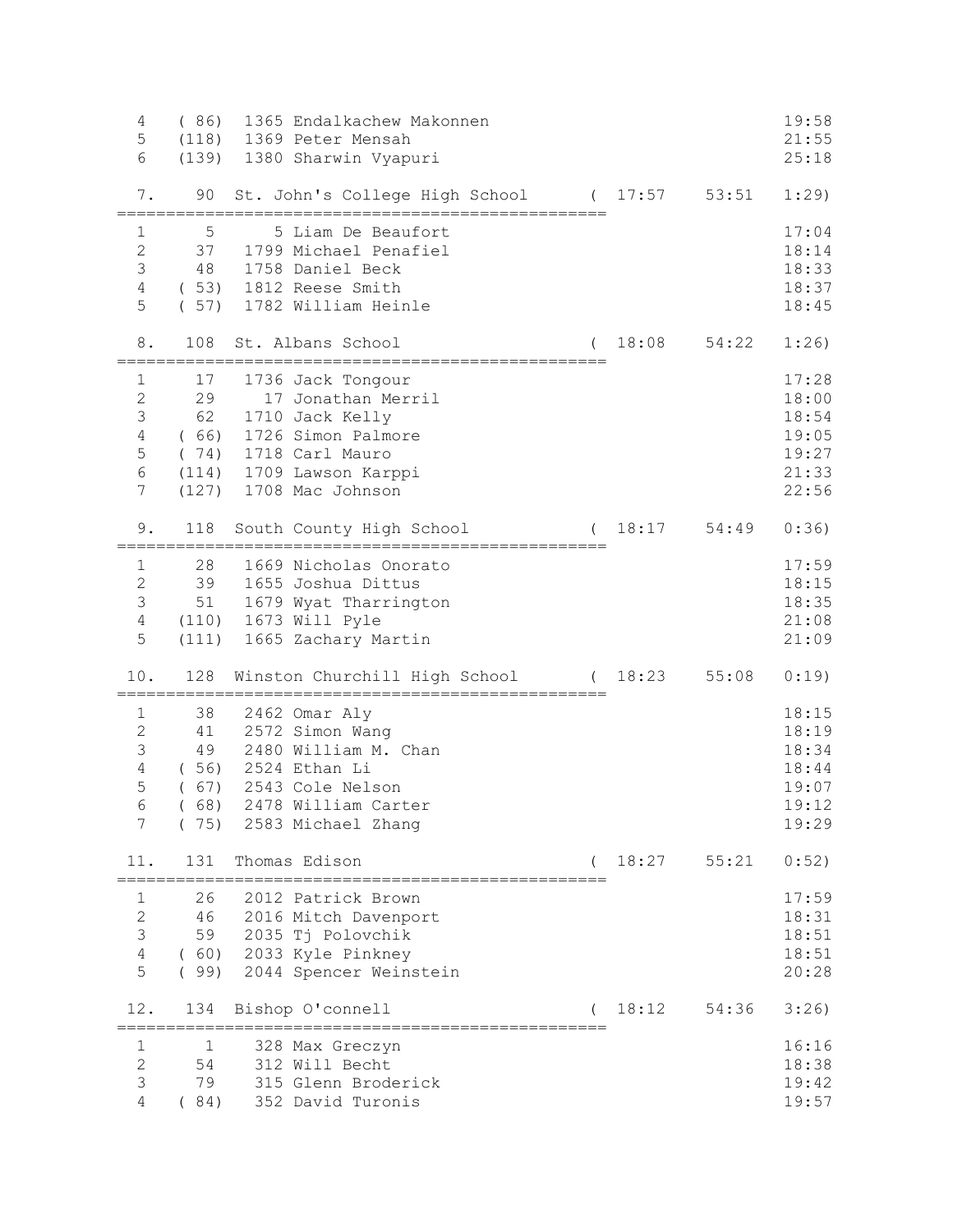| 5<br>6                                                                 | (97)<br>(107)                            | 319 John Decelle<br>344 Wilson Ruberwa                                                                                                                     |         |       | 20:21<br>21:04                                              |
|------------------------------------------------------------------------|------------------------------------------|------------------------------------------------------------------------------------------------------------------------------------------------------------|---------|-------|-------------------------------------------------------------|
| 12.                                                                    | 134                                      | Hempfield Area (7)                                                                                                                                         | (18:32) | 55:34 | 1:27)                                                       |
| $\mathbf{1}$<br>$\overline{2}$<br>$\mathcal{S}$<br>4                   | 27<br>34<br>73<br>(131)                  | 935 Logan Ali<br>949 Calvin Dziewulski<br>938 Matt Bartus<br>957 Nguyen Lam                                                                                |         |       | 17:59<br>18:09<br>19:26<br>23:49                            |
| 14.                                                                    | 145                                      | Gloucester High School                                                                                                                                     | (18:32) | 55:35 | 2:33)                                                       |
| 1<br>$\overline{2}$<br>3                                               | 4<br>72                                  | 2812 Josh Shackelford<br>69 2816 Luke Waters<br>2814 Colton Spence                                                                                         |         |       | 16:52<br>19:18<br>19:25                                     |
| 15.                                                                    | 151                                      | Gonzaga College High School                                                                                                                                | (18:37) | 55:51 | 0:29                                                        |
| $\mathbf 1$<br>$\overline{2}$<br>3<br>$\overline{4}$<br>5              | 43<br>44<br>64                           | 892 Daniel Roginski<br>8 David Giannini<br>867 Gavin Farley<br>(98) 880 Peter Ierardi<br>(126) 868 Nick Fiorenzo                                           |         |       | 18:27<br>18:28<br>18:56<br>20:23<br>22:20                   |
| 16.                                                                    | 157                                      | T Roosevelt Senior High School                                                                                                                             | (19:07) | 57:21 | 5:01)                                                       |
| $\mathbf{1}$<br>$\mathbf{2}$<br>3                                      | 10<br>124                                | 1957 Huzeyfa Telha<br>23 1954 Taahir Kelly<br>1952 Kevin Hernandez                                                                                         |         |       | 17:14<br>17:52<br>22:15                                     |
| 17.                                                                    | 174                                      | McLean                                                                                                                                                     | 18:58   | 56:53 | 2:01)                                                       |
| $\mathbf{1}$<br>$\mathbf{2}$<br>3<br>$\overline{4}$<br>5               | 24<br>65<br>85<br>(108)                  | 1218 James McHugo<br>1210 Keenan Leggett<br>1209 George Lee<br>(102) 1221 Justin Ngo<br>1208 Edward Lee                                                    |         |       | 17:56<br>19:00<br>19:57<br>20:39<br>21:06                   |
| 18.                                                                    | 187                                      | T.C. Williams High School<br>--------------------------                                                                                                    | 19:05   | 57:15 | 1:18)                                                       |
| 1<br>$\mathbf{2}$<br>3<br>$\sqrt{4}$<br>$\mathsf S$<br>$\sqrt{6}$<br>7 | 40<br>70<br>77<br>(87)<br>(122)<br>(142) | 1976 Liam Davis-Wallace<br>1987 Marcus Keum<br>1961 Mark Bailey<br>2008 Titus Ward<br>1978 John Dresen<br>(130) 1979 Tancrede Fargues<br>2003 Alex Srakaew |         |       | 18:18<br>19:21<br>19:36<br>20:07<br>22:08<br>23:46<br>27:11 |
| 19.                                                                    | 192                                      | Stonewall Jackson (manassas)                                                                                                                               | (19:12) | 57:34 | 2:33)                                                       |
| $\mathbf{1}$<br>$\overline{2}$<br>3<br>4                               | 21<br>78<br>93<br>(100)                  | 1934 Mason Lacava<br>1924 Emmanuel Cardoso<br>1946 Noel Zapata<br>1926 Mason Finn                                                                          |         |       | 17:40<br>19:41<br>20:13<br>20:30                            |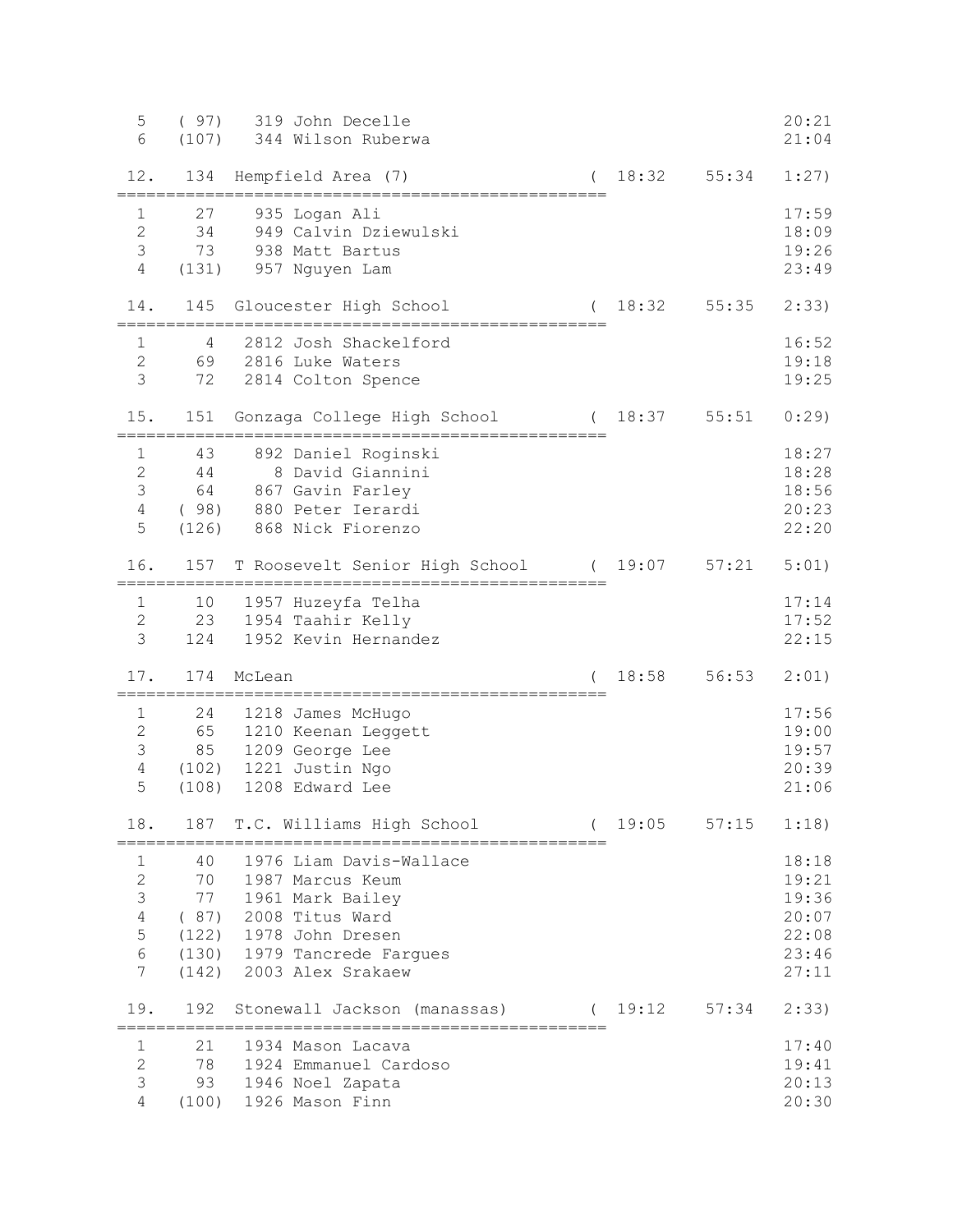| 20.                       | 199        | 19:22<br>Walter Johnson High School                       | 58:06   | 3:42) |
|---------------------------|------------|-----------------------------------------------------------|---------|-------|
| $\mathbf{1}$              | 7          | 25 Rodrigo Yepez-Lopez                                    |         | 17:08 |
| $\overline{2}$            | 88         | 2308 Jacob Greenberg                                      |         | 20:08 |
| 3                         | 104        | 2339 Dillon Solario                                       |         | 20:50 |
| $\overline{4}$            |            | (119) 2324 Adam Mirsky                                    |         | 21:55 |
| 5                         |            | (129) 2323 Travis McGregor                                |         | 23:21 |
|                           |            |                                                           |         |       |
| 21.                       | 208        | (19:23)<br>Middletown High School                         | 58:09   | 2:14) |
| 1                         | 31         | 1279 Grayson Whitesell                                    |         | 18:06 |
| $\overline{2}$            | 81         | 1250 Jerry Bower                                          |         | 19:43 |
| 3                         | 96         | 1266 Justin Murdock                                       |         | 20:20 |
| $\overline{4}$            |            | (120) 1255 Trey Dravvon                                   |         | 21:57 |
| 5                         |            | (128) 1262 Ben Lucas                                      |         | 22:59 |
| 6                         |            | (132) 1259 Paul Hillsman                                  |         | 23:56 |
| 22.                       | 221        | 19:52<br>Sidwell Friends School<br>$\left($               | 59:34   | 5:01) |
| $\mathbf{1}$              | 13         | 13 Mitchell Jubeir                                        |         | 17:19 |
| $\mathbf{2}^{\mathsf{I}}$ | 83         | 1597 Max Collins                                          |         | 19:55 |
| 3                         |            | 125 1612 David Hacker                                     |         | 22:20 |
| $\overline{4}$            |            | (141) 1606 Holden Fatheree                                |         | 25:51 |
|                           |            |                                                           |         |       |
| 23.                       | 290        | Charles E. Smith Jewish Day Scho (21:10                   | 1:03:30 | 5:32) |
| 1                         | 63         | 385 Max Stravitz                                          |         | 18:54 |
| $\overline{2}$            | 92         | 380 Benjy Kruger                                          |         | 20:10 |
| $\mathfrak{Z}$            | 135        | 384 Jacob Sher                                            |         | 24:26 |
|                           |            |                                                           |         |       |
| 24.                       | 292        | (21:23)<br>Washington Latin Public Charter                | 1:04:07 | 5:43) |
| $\mathbf{1}$              | 42         | 2346 Nicholas Geist                                       |         | 18:22 |
| $\mathbf{2}$              |            | 116 2344 Jasper Ferncrombie                               |         | 21:40 |
| $\mathcal{S}$             | 134        | 2350 Isaiah Mays                                          |         | 24:05 |
|                           |            |                                                           |         |       |
| 25.                       | 304        | 20:43<br>Woodrow Wilson High School<br>================== | 1:02:08 | 1:18) |
| 1                         | 94         | 2622 Jack Darnell                                         |         | 20:15 |
|                           |            |                                                           |         |       |
| $\overline{c}$            | 95         | 2645 Evan Lowengrub                                       |         | 20:20 |
| 3                         | 115        | 2626 Aidan Feeney                                         |         | 21:33 |
| 26.                       | 305        | $20:44$ $1:02:11$<br>Georgetown Day School                |         | 1:21) |
|                           |            | ====================                                      |         |       |
| $\mathbf{1}$              | 91         | 778 Alex Wellisch                                         |         | 20:09 |
| $\overline{2}$            | 101        | 730 Jeff Elias                                            |         | 20:32 |
| 3                         | 113        | 727 Christian Delorenzo                                   |         | 21:30 |
|                           |            |                                                           |         |       |
| 27.                       | 313        | $20:58$ $1:02:54$<br>Westlake High School                 |         | 1:51) |
|                           | ========== | =================================                         |         |       |
| $\mathbf 1$               | 89         | 2458 Charlie Ucles                                        |         | 20:08 |
| $\overline{2}$            | 103        | 2447 Artez Jones                                          |         | 20:47 |
| 3                         | 121        | 2442 Brandon Fleetwood                                    |         | 21:59 |